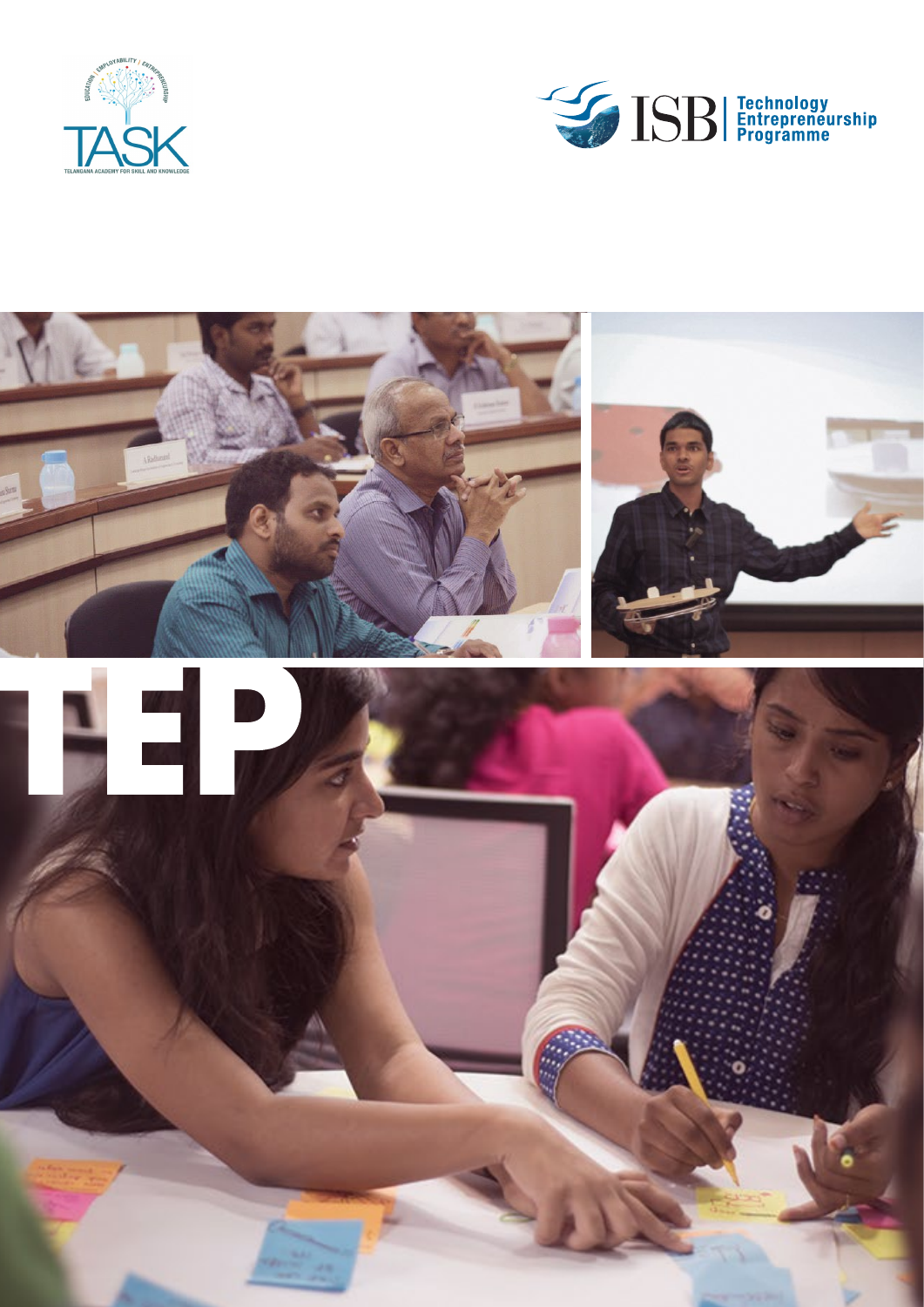# **JOURNEY SO FAR**

Indian School of Business (ISB) launched the Technology Entrepreneurship Program (TEP) – in 2014 with the generous support from Telangana Academy of Skill and Development (TASK).

Through this program, ISB has trained nearly 1500 students from more than 20 colleges in the state of Telangana. It has also supported several startups by helping them to be innovative, impactful and strive for excellence.

Created with the understanding that entrepreneurship education should begin not just at the enterprise creation stage alone but well before that phase, the TEP's mission is to address the developmental needs of engineering college students and imbibe problem solving skills that are required for an entrepreneurial mindset that will enable them to solve more complex problems that are also relevant for the society at large.

Several benefits accrue to the students from participating in the TEP program – from a substantial improvement in the soft skills to an increase in creative thinking, from simply higher confidence levels to tackle complex problems to the ability to create solutions for difficult problems. Several TEP alumni have started their own ventures while a preponderance of them have spurred other students to choose more entrepreneurial jobs.



# **TECHNOLOGY ENTREPRENEURSHIP PROGRAM:** WAY FORWARD

Incorporating our past learning and in order to effectively make use of the summer break, the new format of the TEP program will be a 1-year program offered to engineering students starting during the second year second semester. This change will provide participants additional time for idea development, prototype creation and technology validation of their innovative ideas.



## **OUTCOMES**

- Improved academic performance and educational attainment
- Increased problem-solving and decision-making abilities
- Improved interpersonal relationships and teamwork
- Job readiness enhanced employability
- Small % of students starting their own ventures.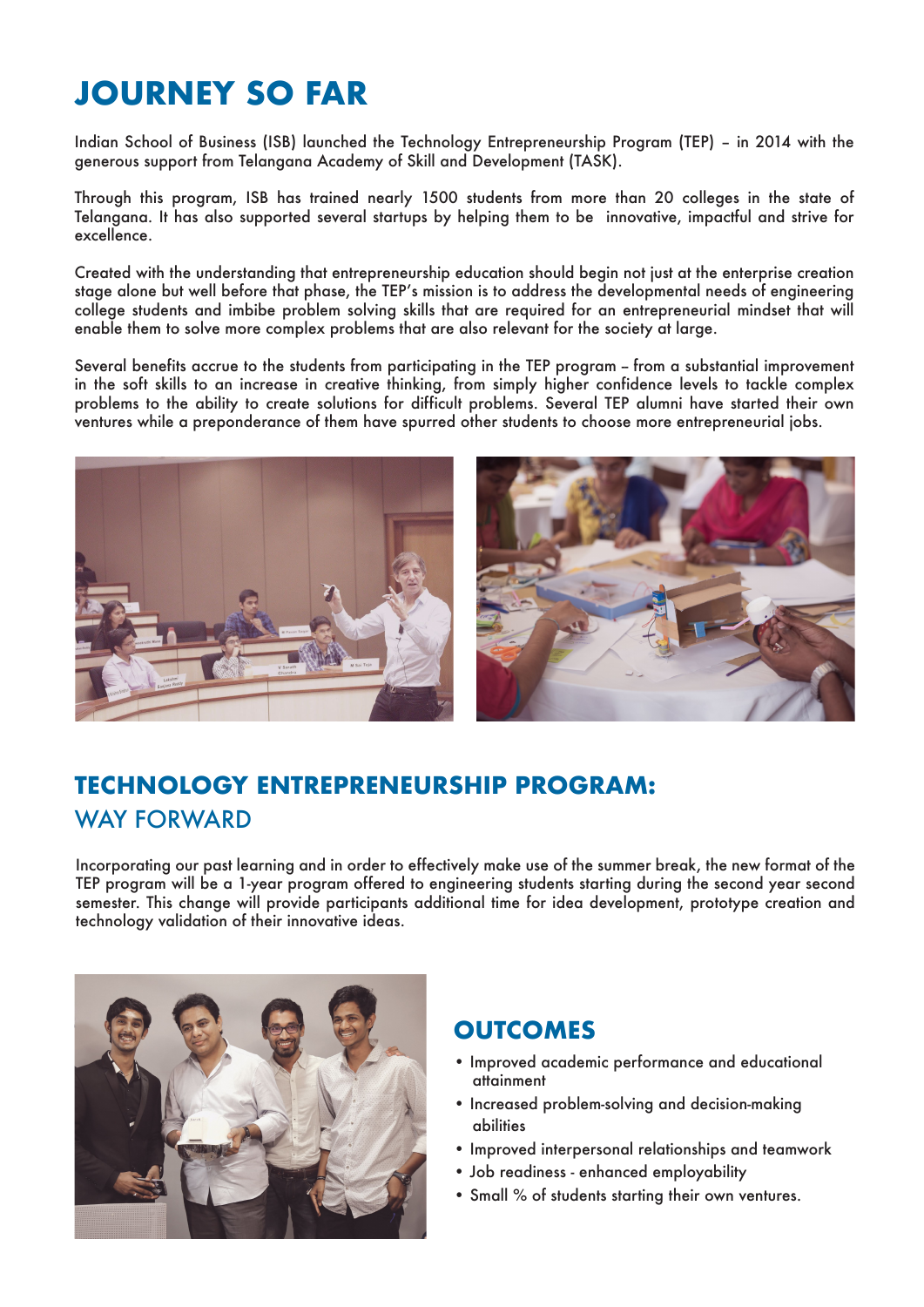# **TEP 2.0** at a glance

### **PHASE 1** Jan - March 2019 5 Day Idea Hackathon

### **Thematic Challenges**

A set of open-ended problem briefs/scenarios suggested by govt. & corporate entities.

**Idea Generation**

Ideation tools & techniques for innovative thinking & creative problem solving. **Prototyping** 

Build to Think: Evaluate for technical feasibility & desirability.

> **OUTPUT** LOW FIDELITY **PROTOTYPES**

**PHASE 2** April - June 2019 Idea Development

#### **Iteration** Refine ideas, implement feedback to improve ideas.

#### **User Feedback**

Reach out to real time users with prototypes to generate feedback & response.

### **Prototype Development**

Improve prototypes with iterative changes, enhance usability and ease of use.

#### **OUTPUT** PROTOTYPE V 2.0

**PHASE 3** July – August 2019 Technology Validation Supported by Corporate Partnerships

**Tech Immersion** Learn about industry trends and practices around their tech domains.

#### **Mentoring** Tech Validation wrt feasibility, affordability

& access.

**Product Improvement** Refine prototypes based

on mentor feedback to create POC.

**OUTPUT** PROOF OF **CONCEPT PROTOTYPES** 

**PHASE 4** Sep – Dec 2019 Business Viability

**Pitch Your Idea** Top ideas pitch thier innovations to potential investors.

**Business Plan 101** Understanding Basic elements of a B plan, creating a business model & go-to-market strategy

**PITCH DAY GRADUATION**